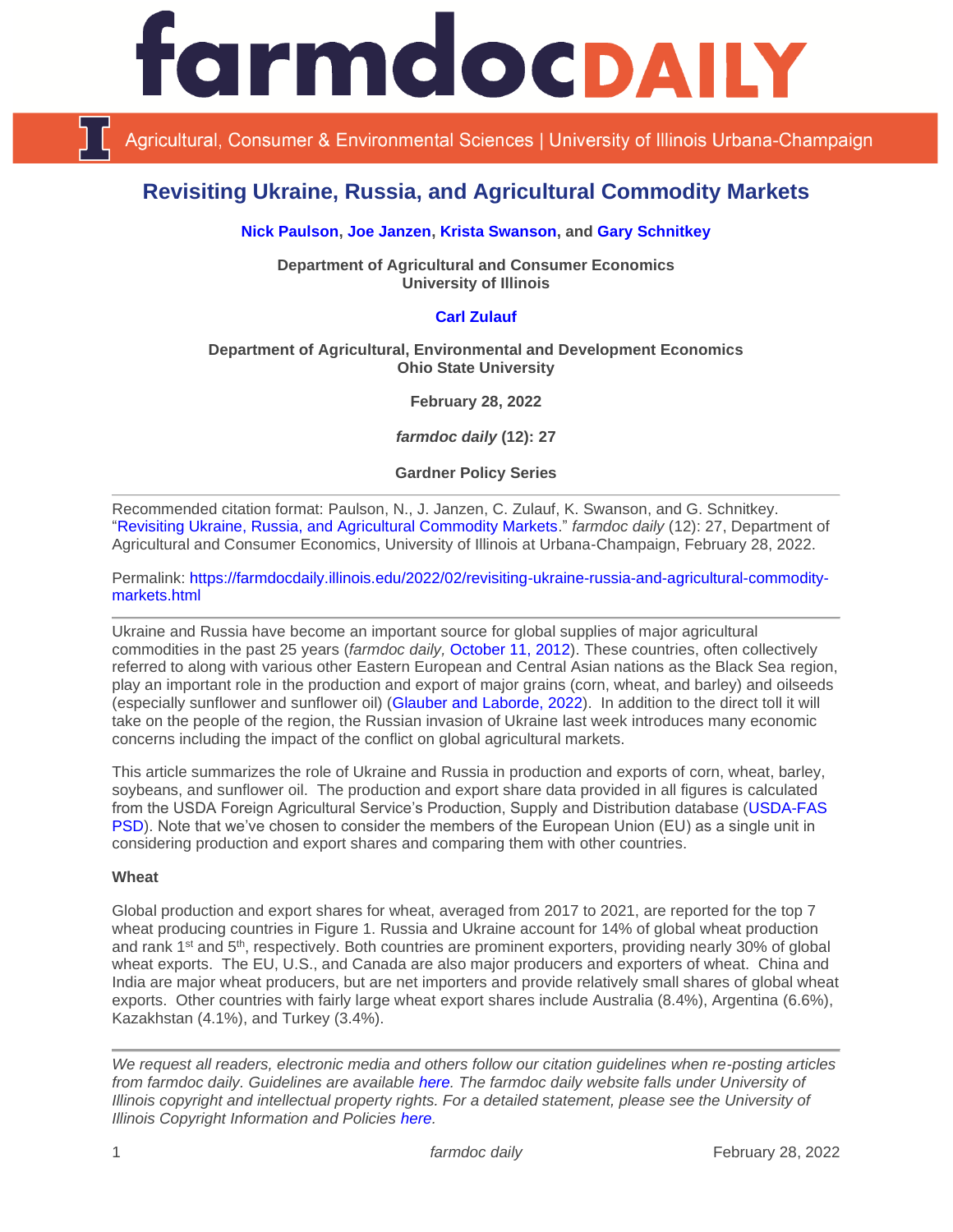

## **Corn**

Production and export shares for corn across selected countries are reported in Figure 2. The U.S. remains the dominant global producer (32%) and exporter (33%) for corn. Brazil (18.3%) and Argentina (20%) rank 2nd and 3rd in corn exports. Ukraine now ranks 4th, contributing over 15% of world corn exports. Russia ranks 6<sup>th</sup> with a 2.3% share of corn exports. Notably, Ukraine has been the dominant supplier of corn to China. A shift towards import of more U.S. corn to China began in 2020 following a poor Ukrainian crop [\(He, Hayes, and Zhang](https://www.card.iastate.edu/products/publications/pdf/20pb29.pdf) 2021).

Growth in the share of world corn production and exports from the Black Sea region (Russia, Ukraine, and Kazakhstan) has been substantial, rivaling that of the increase in production in China and both production in and exports from South America over the past twenty years (*farmdoc daily,* [June 2, 2017](https://farmdocdaily.illinois.edu/2017/06/spanning-the-globe-corn-soybean-wheat-product.html) and [November 18, 2020\)](https://farmdocdaily.illinois.edu/2020/11/the-changing-distribution-of-world-corn-production-in-the-21st-century.html). Corn production in India, Mexico, and South Africa exceeds that in Russia, but account for smaller world export shares.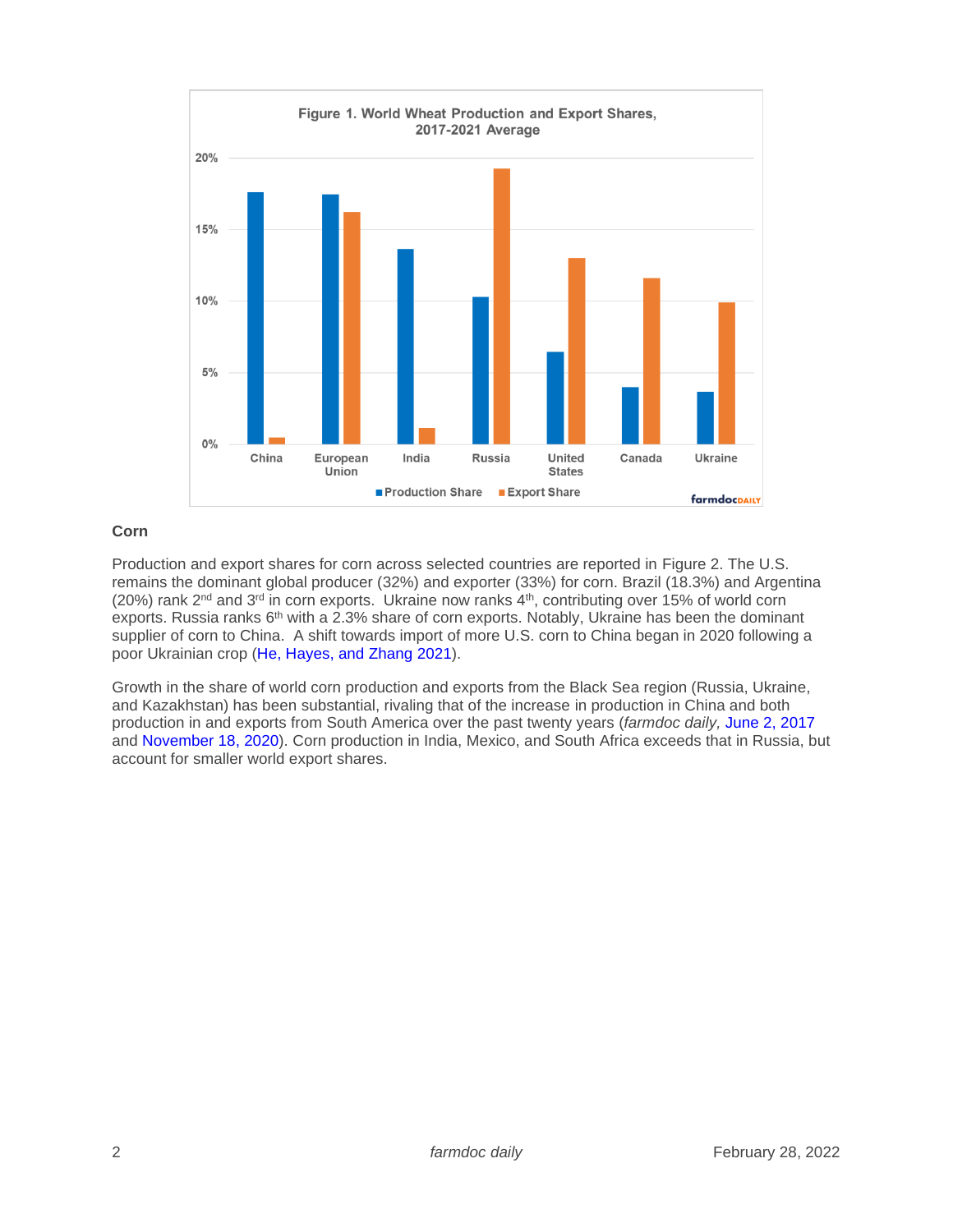

## **Barley**

While the EU holds the dominant production share and is the leading region for world barley exports, Russia and Ukraine account for about 19% of barley production and nearly 32% of barley exports. Australia, Canada, and Argentina are the other major contributors to world barley production and exports.



# **Soybeans and Vegetable Oil**

The global soybean market continues to be dominated by the U.S. and South America. Over 82% of world soybean production and nearly 90% of soybean exports come from the U.S., Brazil, and Argentina.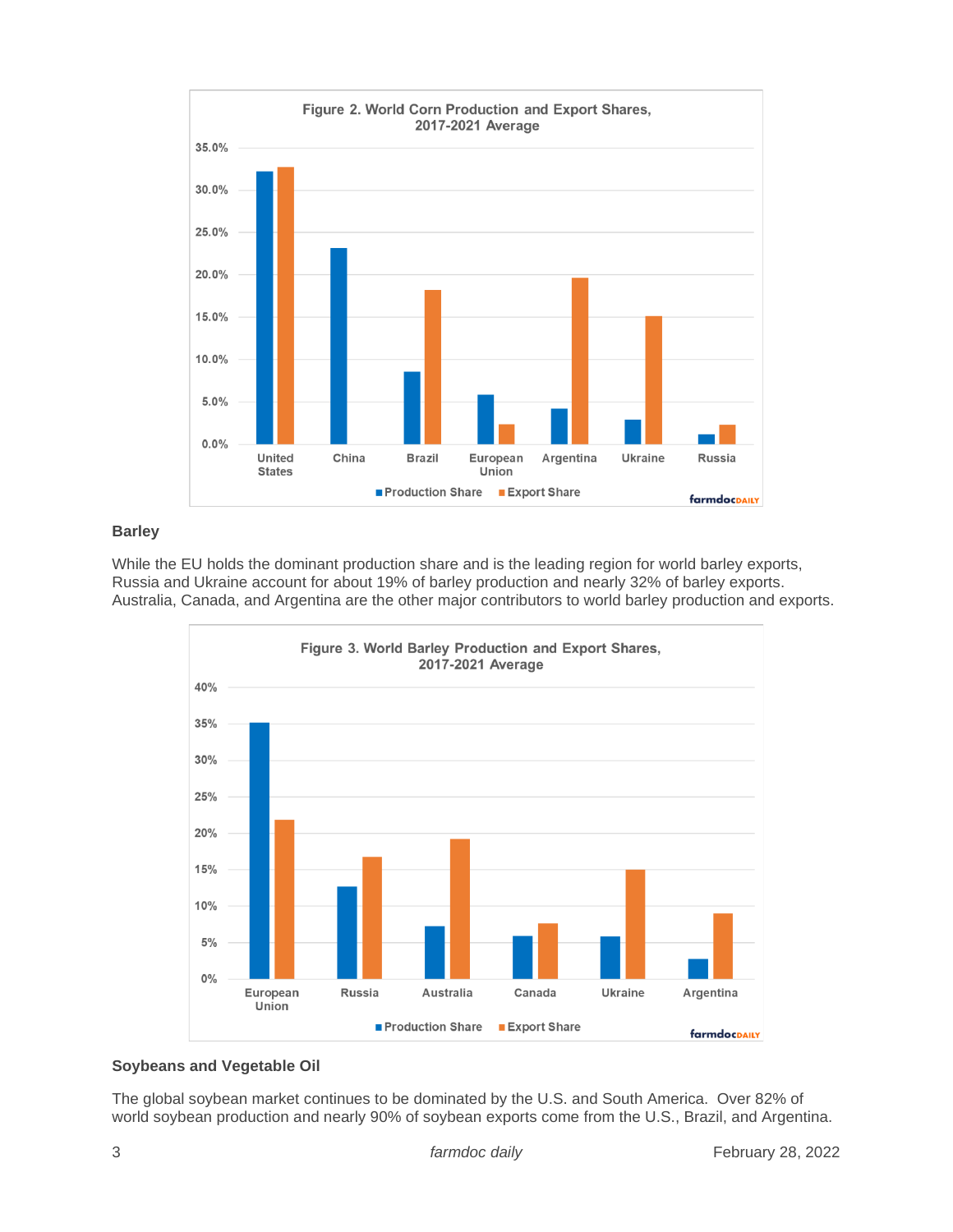Both Russia and Ukraine rank in the top 10 for soybean production and exports, but represent just 2.3% of world production and 2.1% of world exports.



However, Ukraine and Russia are the leading producers and exporters of sunflower oil which comprises a 9% production share and nearly a 2% export share for the world vegetable oil market. Nearly 60% of world sunflower oil production occurs in Ukraine and Russia, and the two countries account for over 75% of world exports.